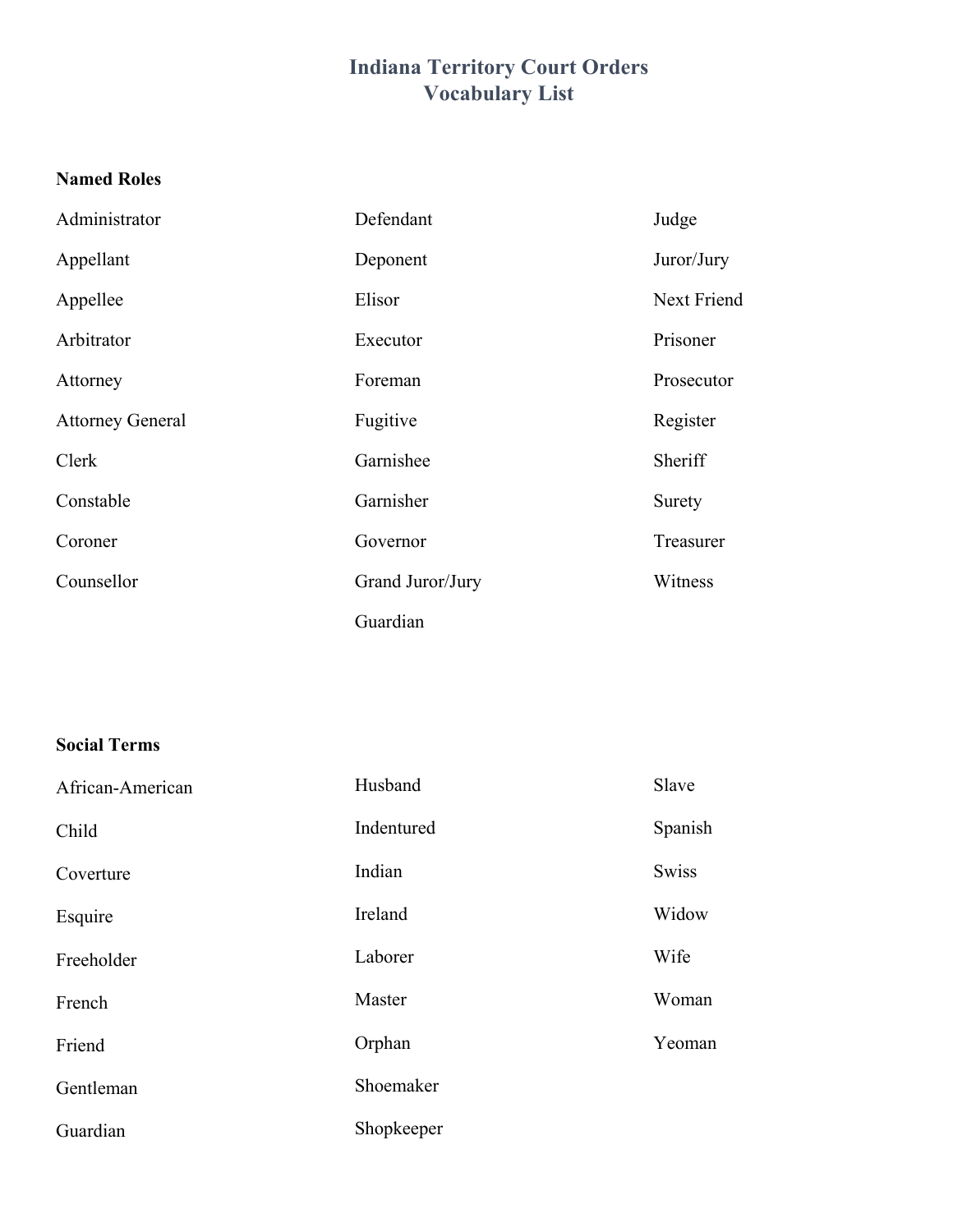#### **Legal Terms**

Abatement

Administration (of estates)

Affidavit

Alias – as in a summons issued after a previous summons failed

Appeal

Arbitration

Arson

Assault

Assumpsit and assumpsit for money had and received

Attorney – anything related to the actions of

Attorney – as in test for admission, presentation of credentials, or, removal

Bail

Bigamy

Bond

Breach of peace

Capias – as in capias ad respondendum & capias ad satisfaciendum

Case – an action to recover damages for which ancient forms will not lie. Abbrev. "Trespass on the case"

**Census** 

Citizenship

Clerk – anything related to the actions of

Constable – anything related to the actions of

Contempt

Conversion – taking another person's property without any cause or permission

Coroner – anything related to actions of (see Elisor)

Counterfeit

Covenant (breach of)

Damages

Debt

Deceit

Detinue

Dedimus

**Discovery** 

Dismissal

**Distraint** 

**Divorce** 

Docket

Ejectment

Elisor (see coroner and sheriff)

Execution (of an attachment)

Execution (of judgement or decree)

Execution (as in punishment of bad guy)

Fieri facias

Fine

Forfeiture

Forgery

Forma pauperis

Fraud

Governor – anything related to actions of

Habeas corpus

Indenture (for service)

Indian Country

Indian

Information – an accusation against a person without an indictment

Joinder

Juror, grand

Juror, petit (petty)

Juror, special

Jury, grand

Jury, petit (petty)

Jury, special

Judgment/Judgement (or decree, or opinion)

Kidnapping

Misfeasance

Mandamus

Misprision

Mortgage

Motion (for judgment, decree, arrest of judgment, etc.)